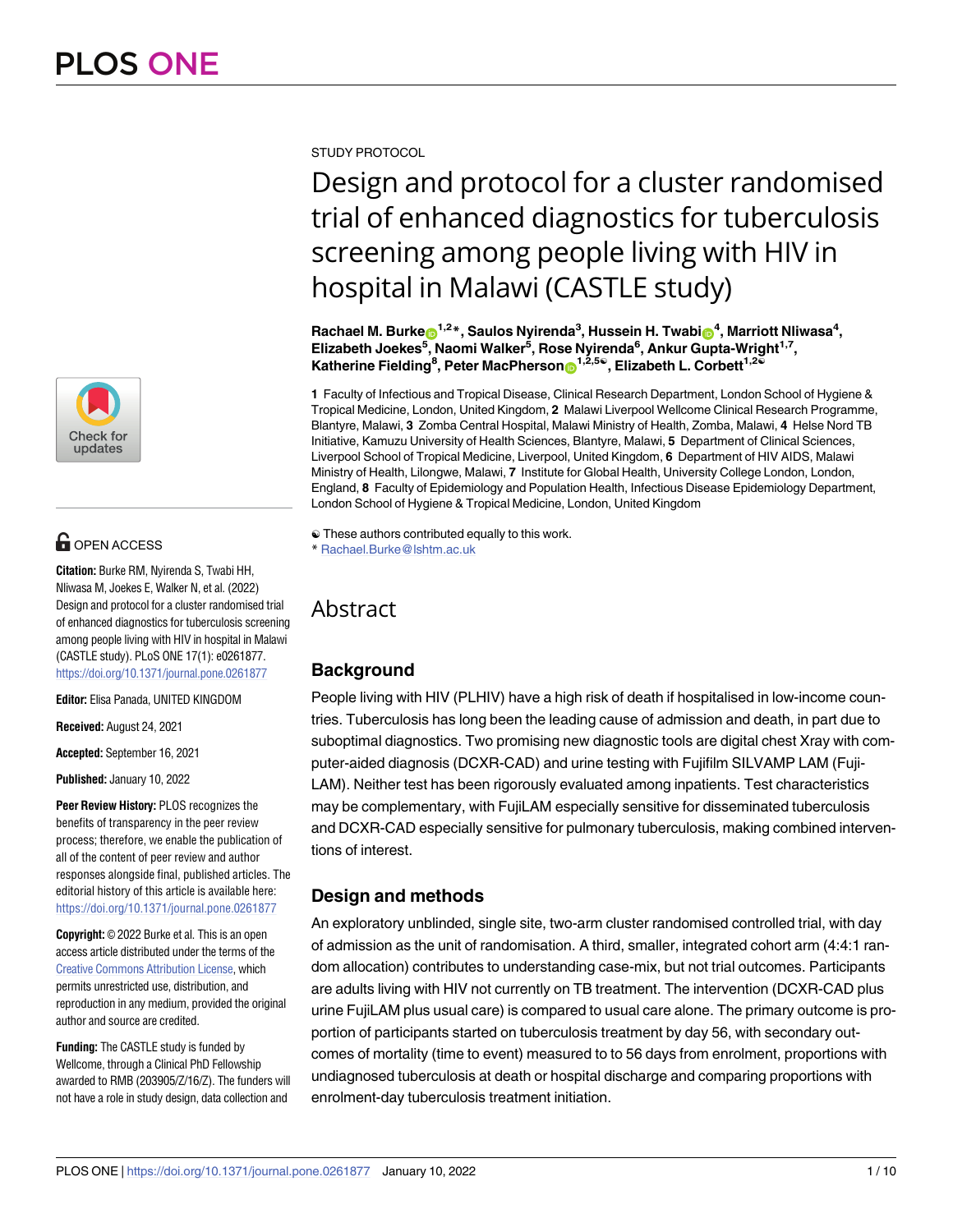<span id="page-1-0"></span>analysis, decision to publish, or preparation of the manuscript.

**Competing interests:** The authors have declared that no competing interests exist.

# **Discussion**

Both DCXR-CAD and FujiLAM have potential clinical utility and may have complementary diagnostic performance. To our knowledge, this is the first randomised trial to evaluate these tests among hospitalised PLHIV.

## **Introduction**

Adults living with HIV who require admission to hospital in high-HIV prevalence, lowincome countries have a very high risk of death with 31% pooled in-hospital mortality in a meta-analysis of African hospital cohorts 2007–2015 [[1\]](#page-8-0). Advanced HIV and high mortality among people living with HIV (PLHIV) admitted to hospital is a persistent problem, despite improvements in antitretroviral thereapy (ART) regimens and widespread availability of ART at primary care [\[2\]](#page-8-0). Tuberculosis (TB) is the leading cause of hospital admission and inpatient death [[3](#page-8-0)]. Suboptimal TB diagnostics contribute substantially to this problem: in an autopsy series meta-analysis, 48% of HIV positive people who died in hospitals in Africa had TB, and half of this was undiagnosed during life [[4\]](#page-8-0). Two trials have demonstrated that these deaths are, at least in part, preventable: LAM-RCT [\[5](#page-8-0)] and STAMP [[6\]](#page-8-0) trials evaluated the first commercial urine lipoarabinomannan (LAM) lateral flow test for diagnosing TB among hospitalized people living with HIV (PLHIV). These trials showed increased TB diagnosis and reduced mortality in people with TB symptoms and other high-risk groups when urine TB diagnostics were used [\[5,6\]](#page-8-0).

Urine testing for LAM using Determine TB LAM (AlereLAM, Alere/Abbott, USA) has been shown to reduce mortality when used in addition to sputum testing with Xpert MTB/Rif (Cepheid, USA) [\[5,6\]](#page-8-0). However, admission screening with sputum Xpert and AlereLAM will still fail to identify a substantial proportion of people who truly have TB. A study in Cape Town showed that, among 427 PLHIV sequentially admitted to inpatient wards, a third (139 people) had microbiologically confirmed TB when provided with enhanced mycobacterial-culture based diagnosis from multiple samples. Only 53% (73/139 people) had their TB diagnosed from urine LAM or sputum Xpert on samples collected in first 24 hours of admission [[7\]](#page-8-0).

Newer TB diagnostic tools hold promise to improve TB diagnosis and clinical outcomes among adults living with HIV admitted to hospital. The Computer Aided Screening for Tuberculosis in Low Resource Environments (CASTLE) trial will evaluate two new TB diagnostic tests used together. These tests are digital chest X-ray with Computer Aided Diagnosis (DCXR-CAD) [[8,9](#page-8-0)] and a new high sensitivity urine LAM test (Fujifilm SILVAMP TB LAM [FujiLAM], Fujifilm Corporation, Japan) [\[10,11\]](#page-8-0).

DCXR-CAD uses a computer software algorithm to analyze chest X-ray images and provide a probabilistic score of TB likelihood. Sensitivity and specificity compared to sputum Xpert or culture reference standard are similar that that of expert radiologists [[8\]](#page-8-0). FujiLAM is a high sensitivity urine test for presence of LAM in urine, using a pair of monoclonal antibodies to LAM and novel silver amplification step. FujiLAM kits are self-contained lateral flow kits which require no electricity and no additional equipment. FujiLAM has been shown to be more sensitive than the AlereLAM (70.7% vs. 34.9% sensitive when compared to microbiological reference standard) [\[10,11](#page-8-0)].

Both of DCXR-CAD and FujiLAM appear promising in diagnostic accuracy studies, and using a combination of DCXR-CAD to sensitively screen for pulmonary TB disease and Fuji-LAM to detect disseminated TB is an attractive combination among inpatients. To our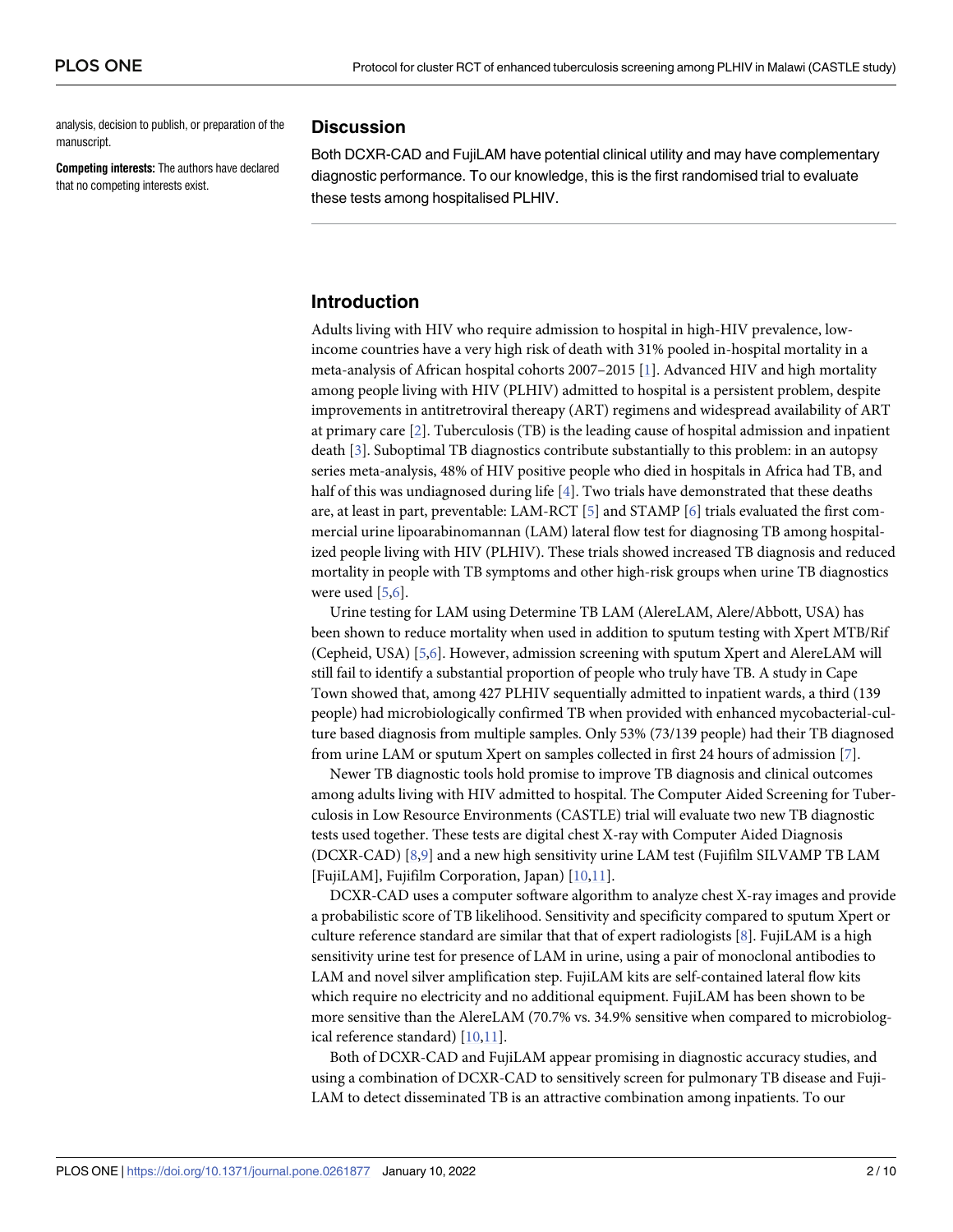<span id="page-2-0"></span>knowledge, there has only been one trial assessing patient relevant outcomes from use of DCXR-CAD (in outpatients in Malawi) [\[12\]](#page-8-0) and no completed trials assessing outcomes from use of FujiLAM. Trials of clinical effectiveness of new diagnostic tools are important as the impact of clinicians' testing practice, TB treatment decision-making and patient outcomes are unknown.

# **Protocol**

## **Study design**

The CASTLE Study is an unblinded, single site, two-arm (4:4 recruitment) cluster-randomised controlled trial, where clusters are day of admission. There is a third smaller enhanced diagnostic cohort that does not contribute to trial outcomes, so that the overall allocation ratio is 4:4:1 to usual care trial arm: intervention trial arm: diagnostic cohort, respectively. Table 1 summarises the trial schedule according to SPIRIT guidelines [[13](#page-9-0)].

# **Study hypothesis**

The CASTLE Study will test the hypothesis that TB screening using FujiLAM and DXCR-CAD for all adults living with HIV requiring admission for any reason to medical wards at hospital will increase the proportion of people started on TB treatment. As secondary objectives we will assess: time to death, measured up to 56 days from randomisation; the proportion of people with undiagnosed microbiologically confirmed TB at death or discharge from hospital (see below for study specific definition); and proportion starting TB treatment in 24 hours from enrolment—recognising that limited study power means that these two secondary outcomes are more properly considered Phase 2 than Phase 3.

|                                                                                                  | <b>STUDY PERIOD</b> |            |                   |                                                    |                       |                            |
|--------------------------------------------------------------------------------------------------|---------------------|------------|-------------------|----------------------------------------------------|-----------------------|----------------------------|
|                                                                                                  | <b>Allocation</b>   | Enrollment | Post-allocation   |                                                    |                       | End of<br>participant f'up |
| TIMEPOINT**                                                                                      | 8am each<br>day     | $t = 0$    | $t = 24$<br>hours | $t = end$ of hospital admission<br>(up to 56 days) | $t = -6 - 8$<br>weeks | $t = 56 \; days$           |
| <b>ENROLMENT:</b>                                                                                |                     |            |                   |                                                    |                       |                            |
| Eligibility screen                                                                               |                     | X          |                   |                                                    |                       |                            |
| <b>Informed consent</b>                                                                          |                     | X          |                   |                                                    |                       |                            |
| <b>INTERVENTIONS:</b>                                                                            |                     |            |                   |                                                    |                       |                            |
| INTERVENTION GROUP: dCXR-CAD, urine LAM,<br>sputum Xpert (if CAD high)                           |                     | X          |                   |                                                    |                       |                            |
| BOTH GROUPS: Usual care (see description in manuscript)                                          |                     | X          |                   |                                                    |                       |                            |
| <b>BOTH GROUPS:</b> Sputum sample for culture                                                    |                     | X          |                   |                                                    |                       |                            |
| <b>ASSESSMENTS:</b>                                                                              |                     |            |                   |                                                    |                       |                            |
| On ART? Presence/absence TB symptoms? Was TB in<br>differential diagnosis? Able to walk unaided? |                     | X          |                   |                                                    |                       |                            |
| Started on enrollment day TB treatment?                                                          |                     |            | X                 |                                                    |                       |                            |
| Started on TB treatment during hospital admission?                                               |                     |            |                   | X                                                  |                       |                            |
| Discharge from hospital alive vs. in-hospital death?                                             |                     |            |                   | X                                                  |                       |                            |
| Enrollment mycobacterial culture results (culture and<br>identification takes 6-8 weeks)         |                     |            |                   |                                                    | X                     |                            |
| Alive or dead at 56 days?                                                                        |                     |            |                   |                                                    |                       | X                          |

**Table 1. CASTLE trial schedule (SPIRIT guidelines).**

<https://doi.org/10.1371/journal.pone.0261877.t001>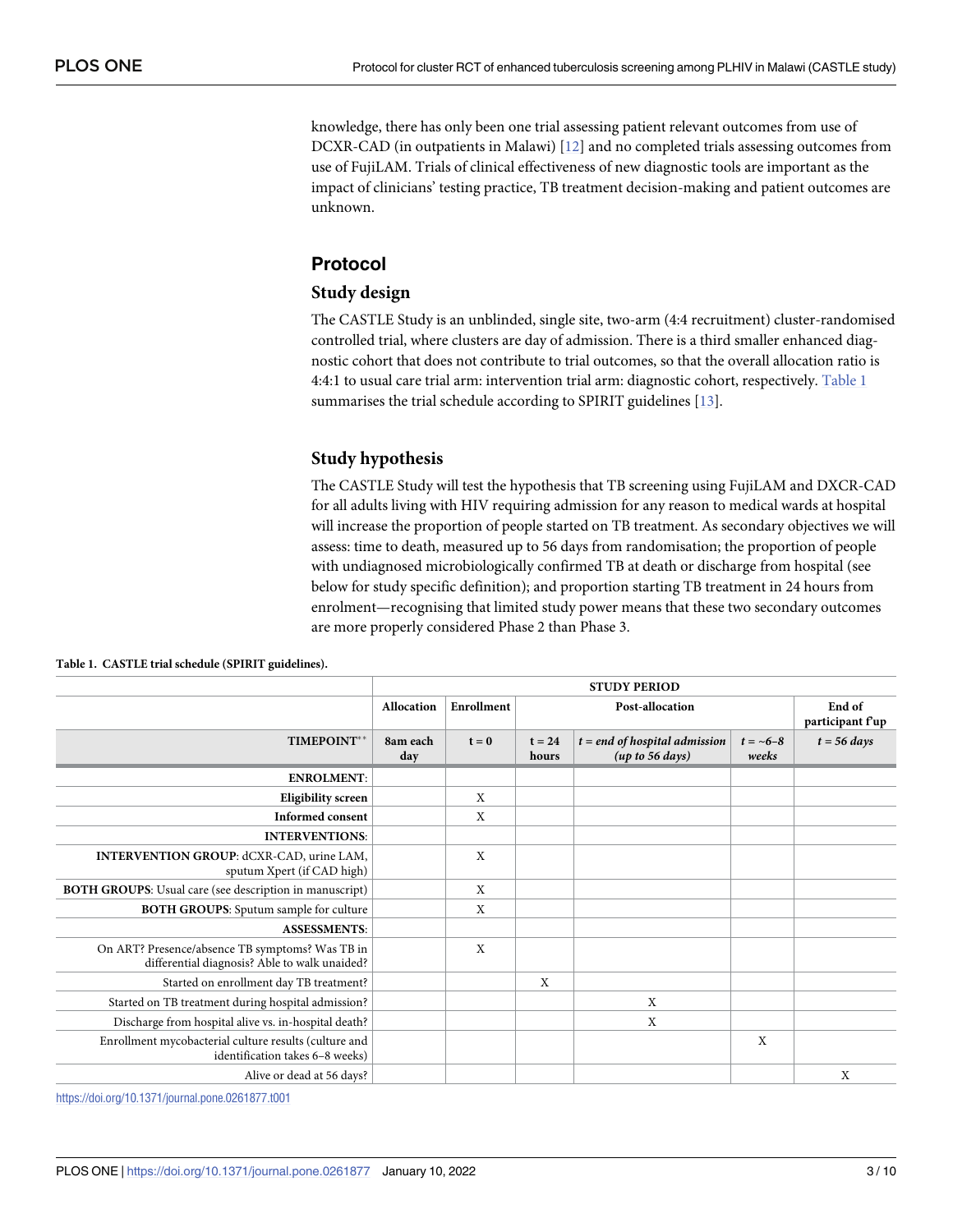#### **Study site and population**

The CASTLE Study will be conducted at Zomba Central Hospital (ZCH), a combined secondary / tertiary hospital in Southern Region, Malawi, which serves both urban and rural populations and has sixty adult medical inpatient beds. This was the Malawi site of the STAMP trial of urine TB screening (using AlereLAM, conducted between 2015–2017) [[6](#page-8-0)]. In STAMP Malawi arm the overall prevalence of microbiologically confirmed TB was 17% (113/656 people), in the group allocated to receive urine-based diagnostics.

Usual care TB diagnostics available at ZCH include sputum smear microscopy, Xpert MTB/Rif, urine AlereLAM and plain film radiography with radiographers and non-radiologist clinicians to interpret films: all these are available on clinician request. Comprehensive HIV care for inpatients is available and includes routine provider-initiated HIV testing and counselling for all admissions, and CD4 count and viral load on clinician request.

CASTLE study participants are HIV-positive (confirmed by review of patient held medical records or lateral flow testing) adults aged 18 years or older who are admitted to medical wards at ZCH for any reason. Exclusion criteria include people who: are currently taking TB treatment; have taken TB treatment in the past six months; are unable or unwilling to provide consent to be in the trial; and/or have been in admitted to wards for more than 18 hours at the time of recruitment to the trial.

#### **Randomisation, blinding, definition of clusters**

Days will be randomly assigned in a 4:4:1 ratio to one of three arms. The arms are usual care, TB diagnostics intervention (DCXR-CAD and FujiLAM) and enhanced diagnostic arm.

Randomisation is done by computer algorithm, using varying block sizes (blocks are nine, 18 or 27 days), with allocations placed into sequentially numbered opaque, sealed envelopes. Participants will be recruited up to 3pm each day. People admitted to wards after 3pm will be eligible for recruitment on the following day, providing less than 18 hours has elapsed since their admission time. This is in order to be able to complete all study interventions on the same day as recruitment.

Because of the nature of the study and the interventions offered, it is not possible to mask participants or research assistants to allocation groups. However, as far as possible, the investigators will be blinded to allocation groups until final analysis and data will be cleaned without reference to trial arm allocation.

#### **Interventions**

All participants (regardless of trial arm) will have a single sputum sample for mycobacterial culture using Mycobacterial Growth Indicator Tubes (Bactec MGIT, BD). Positive results will be communicated to participants and Zomba district TB team as soon as available.

**Usual care arm.** Participants allocated to usual care will receive clinician directed care, using any of the facilities available at ZCH (as above).

**Intervention arm (DCXR-CAD and FujiLAM).** Participants allocated to the intervention arm will receive a DCXR with CAD score (CAD4TBv6.0, Delft, Netherlands) and urine Fuji-LAM (Fujifilm Corporation, Japan) and AlereLAM testing. If the CAD score is  $\geq 60$ , a single sputum for Xpert testing will be collected by study team. The CAD score, urine LAM results and Xpert result (if CAD score high) will be recorded in the participant's medical file and the chest X-ray image will be made available on a computer on the ward. This is in addition to usual care (as above).

**Enhanced diagnostic cohort.** The enhanced diagnostic cohort contributes to better understanding of case-mix, but not trial outcomes. Participants in the enhanced diagnostic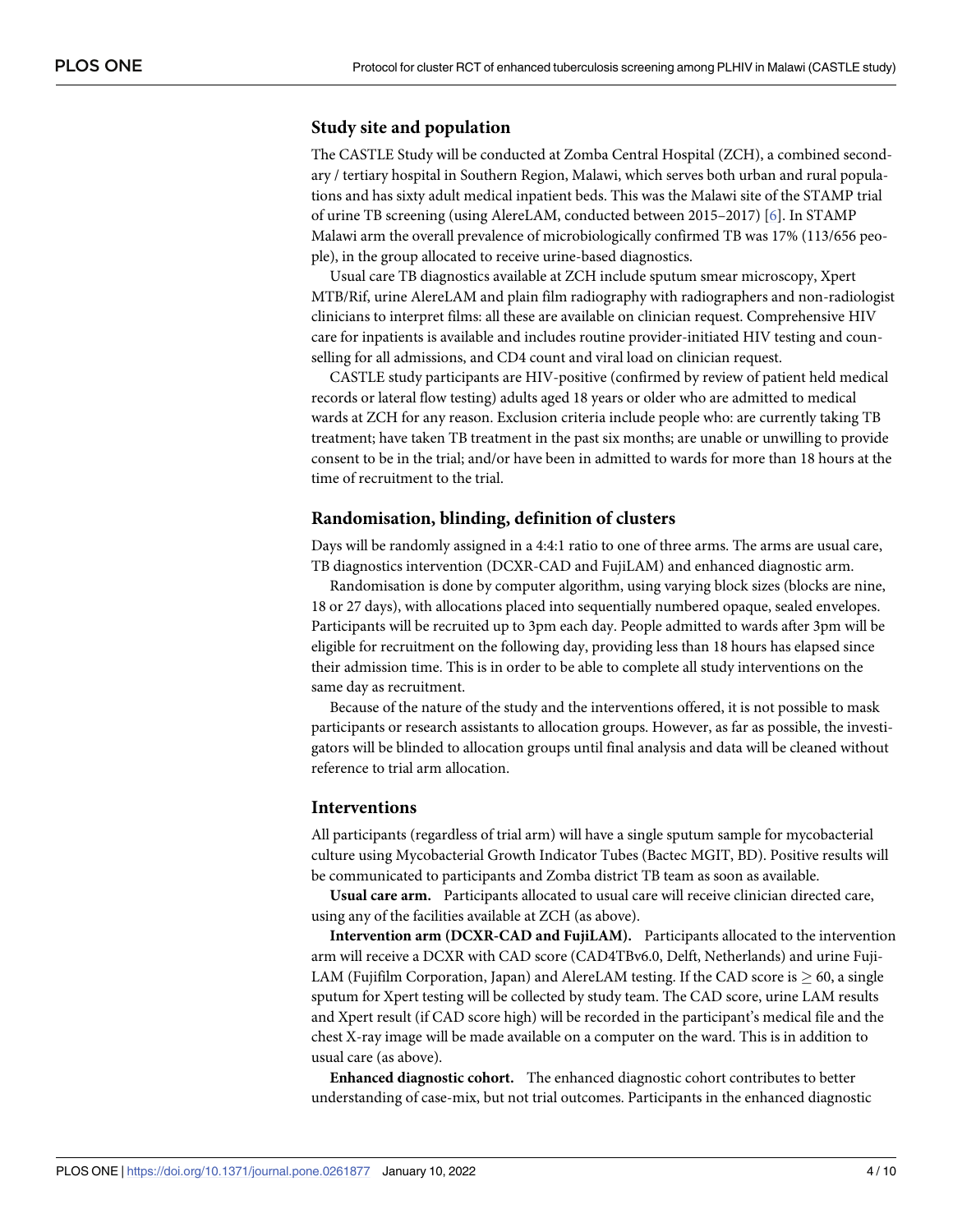cohort (one out of every nine cluster days) will receive DCXR-CAD, FujiLAM and AlereLAM. They will also have a blood sample drawn for CD4 cell count, HIV viral load (both of which are available, but neither of which are routine in usual care), bacterial blood culture and serum CrAg performed immediately with results reported back to clinical team as soon as available. Blood will be stored for batch testing for Pro-calcitonin (PCT), CRP, and HIV drug resistance mutations (if HIV virus detected). Since May 2021, all participants (in any arm) can opt into having a blood sample taken for targeted HIV viral load. Prior to May 2021 only participants in diagnostic cohort had blood samples taken by the trial team for HIV viral load, although HIV viral load measurement has always been available upon clinical request as part of usual care.

#### **Definitions**

**TB treatment initiation.** TB treatment initation is as recorded in Malawi National TB register paper ledger at Zomba hospital. It is measured up to midnight on day of hospital discharge.

**Time of TB treatment.** Time TB treatment is dispensed from pharmacy to participant (or to the participant's guardian or ward nurse).

**Microbiologically confirmed TB.** At least two positive Acid Fast Bacilli (AFB) smears or one or more Xpert Mtb/Rif positive or one or more culture positive for Mycobacterium tuberculosis on any specimen or a positive urine LAM result.

**Undiagnosed TB.** Refers specifically to participants who do not have a microbiological diagnosis of TB made on the basis of study or usual care samples, and have not been empirically started on TB treatment following a clinical diagnosis of TB, and have culture-positive Mycobacterium tuberculosis on study sputum culture taken at recruitment.

#### **Trial outcomes, assessment and analysis**

The primary outcome is the proportion of participants started on TB treatment between recruitment into the trial and discharge from hospital, including on the same day as discharge. Analysis of the primary outcome will be done on an intention to treat basis, with all participants allocated to trial groups included and analysed in the group to which they were randomized.

The secondary trial outcomes will be time to death due to any cause, measured up to 56 days from enrolment in the trial; proportion of people starting TB treatment within 24 hours of enrolment in the trial; and proportion of people with undiagnosed microbiologically-confirmed TB at discharge from hospital (undiagnosed TB has a specific definition for this trial, above). The mortality outcome (the only outcome measured after discharge from hospital) will be ascertained predominantly by phonecalls to participants or a representative nominated by the participant, with home tracing for those who don't respond to phonecalls or who don't have a phone number.

Adjustment to effect estimates will be made to take account of clustering of outcome by day of admission. The full statistical analysis plan will be finalised before completion of enrolment, approved by the Data Safety and Monitoring Committee, and made publically available.

#### **Rationale for primary outcome**

With TB being the most common cause of inpatient death among PLHIV, mortality provides the ideal outcome for TB diagnostic trials, as for the LAM-RCT and STAMP trials. For the single site CASTLE trial it is not feasible to recruit enough patients to be confident to have statistical power to detect a mortality benefit as primary outcome; instead the trial is focused on the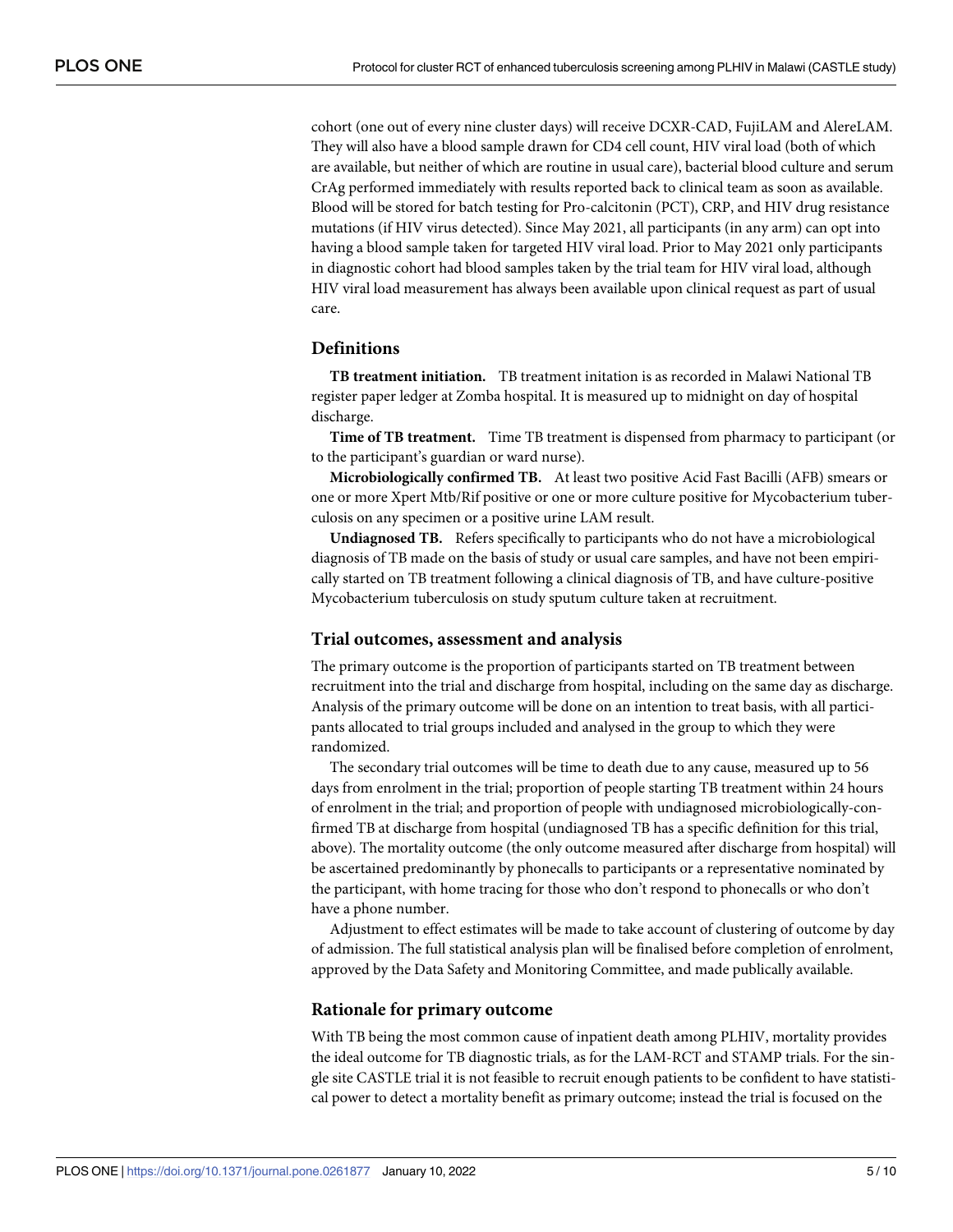<span id="page-5-0"></span>more immediate and common outcome of increasing the proportion of inpatients started on TB treatment. TB treatment initiation is directly impacted by enhanced TB diagnostics, allowing a smaller trial comparing usual care and enhanced TB diagnostic arms. We consider this outcome as important for two main reasons. Firstly, whilst practices around empiric TB treatment (i.e. treatment in the absence of microbiological confirmation) vary substantially in different settings, in most settings TB is probably underdiagnosed among severely ill PLHIV in hospital. This is most notably demonstrated in autopsy series meta-analysis where 46% of people with TB were not diagnosed ante mortem, and similar findings in two more recent autopsy studies [\[4](#page-8-0)[,14,15\]](#page-9-0). Secondly, both LAM-RCT and STAMP increased TB treatment initiation in the enhanced TB diagnostics arms, from 47% to 52% in LAM-RCT and from 15% to 22% in the urinary diagnostic arm of STAMP, consistent with a causal role in the reduced mortality [\[5,6](#page-8-0)]. As such, increasing TB treatment initiation is likely to be an important step towards further reduced mortality, provided that accuracy is maintained. TB treatment initiation is the primary outcome of the CASTLE trial, with mortality as a secondary outcome.

#### **Sample size**

We plan to recruit 102 clusters per trial arm (i.e. 102 clusters in each of usual care and intervention arms), with approximately 306 participants per arm. We assume 10% of people in usual care arm will start TB treatment and hypothesise that the screening intervention could increase this to 18%. We assume a mean cluster size of three (i.e. three eligible participants admitted to hospital each day) and a coefficent of variation (k) of 0.005 (i.e. that clusters are relatively similar to each other). This will yield 82% power with 5% type 1 error to detect a difference between groups at least this large.

For the secondary mortality outcome, we hypothesise that 20% of participants will die within 56 days from enrolment. If the intervention time to death compared to usual care had hazard ratio of 0.6 and if there were a mean of four participants per cluster (i.e. four HIV-positive participants admitted to hospital per day) there would be 82% power to detect a mortality difference at least this large. If overall mortality is lower than 20%, the cluster size is smaller than four, or the effect size is lower power to detect a difference between arms is substantially lower.

In addition, we will recruit a further 26 clusters (approximately 78 people) in the enhanced diagnostic cohort, which will not contribute to trial outcomes.

#### **The enhanced diagnostic cohort**

The first objective of the enhanced diagnostic cohort is to provide contextual information on the trial population, both laboratory tests such as CD4 counts and HIV viral load and more detailed clinical information about causes of admission to hospital and clinical course in hospital. The second objective is to investigate the prevalence of HIV viral failure, and infectious diseases leading to admission and contributing to deaths among PLHIV admitted to hospital in Zomba.

To put the HIV virological failure question into context; Malawi has a well performing national HIV programme and in 2020 it is estimated that 78% of all people living with HIV were established on antitretoroviral therapy (ART); this was 86% of all those who knew their HIV status [[16](#page-9-0)]. In 2015–2017 in an analysis from the STAMP trial, 32% of PLHIV admitted to adult medical wards in ZCH had HIV virologic failure and the vast majority had resistance mutations to one or more first line ART drugs (at the time, first line ART was EFV+3TC +TDF). In 2019 the majority of PLHIV in Malawi were switched from non-nucleosidereverse-transcriptase inihibitor (NNRTI) containing first line ART to integrase inhibitor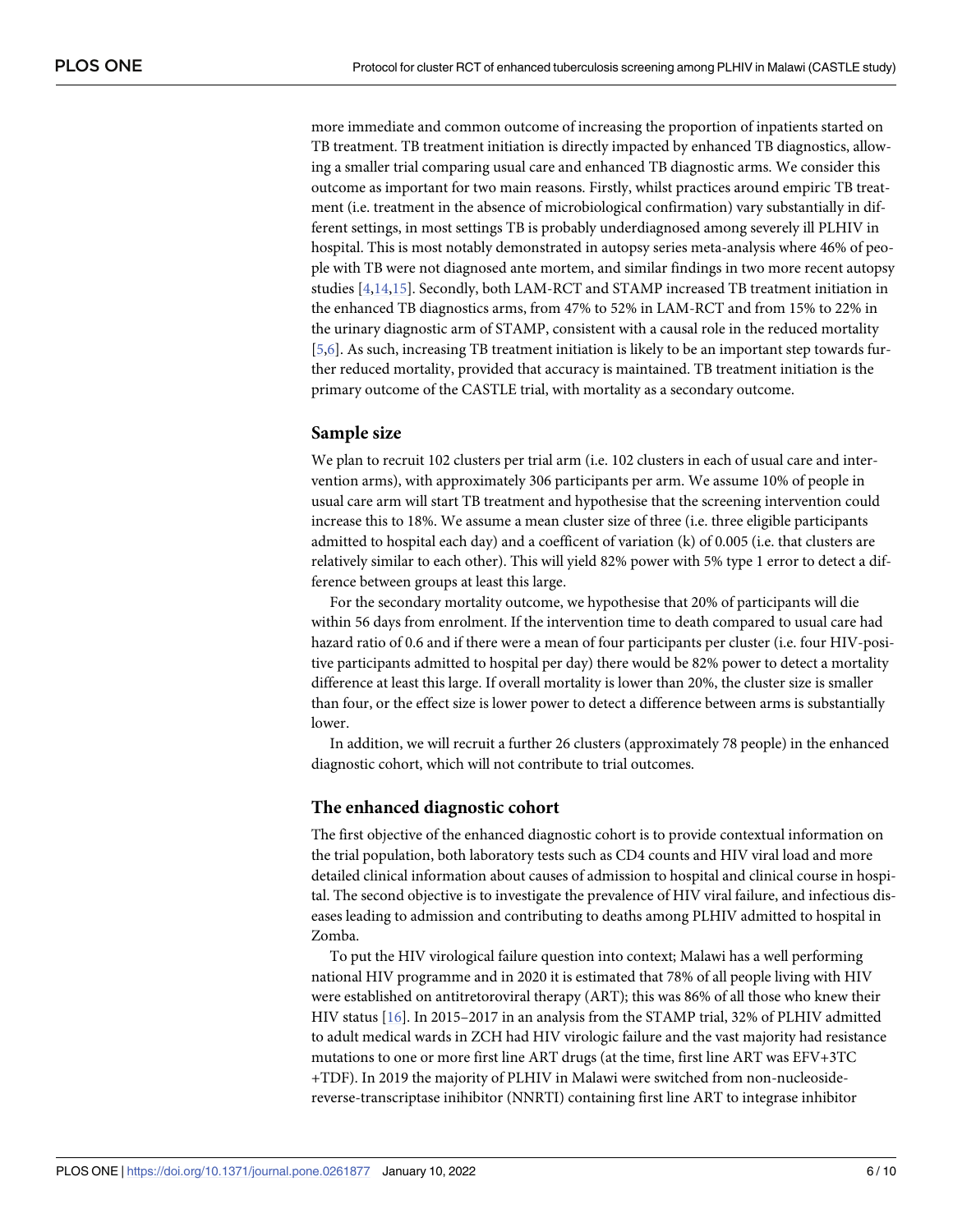<span id="page-6-0"></span>containing ART (DTG+3TC+TDF), including those already stable on NNRTI containing regimens. As an exploratory aim, we intend to describe the prevalence of HIV virological failure among PLHIV admitted to hospital and the prevalence and types of drug resistance mutations in those with HIV virological failure, in the context of the roll out of dolutegravir containing ART.

#### **Funding, ethics and regulatory information**

The sponsor of the trial is the London School of Hygiene & Tropical Medicine (rgio@lshtm.ac. uk). The protocol was given ethical approval by the ethics committess at the University of Malawi College of Medicine (COMREC, reference P.08/19/2772) and the London School of Hygiene & Tropical Medicine (LSHTM REC, reference 17799). All participants in the trial will be asked to give individual written informed consent. For people who are illiterate, they will give witnessed thumbprint consent. All participants are adults and there will be no proxy consent (i.e. lack of capacity to consent to the trial is an exclusion criterion).

The trial is registered at clinicaltrials.gov (NCT04545164). The trial is funded by the Wellcome Trust, through a PhD fellowship awarded to RMB (203905/Z/16/Z). The funder will have no role in the design or conduct of the trial. Any important trial amendments will be approved by the above ethics committees, communicated to sponsor and trial regisration will be updated. There is an independent Data Safety and Monitoring Committee (DMSC) comprised of three independent members, who have an advisory role for the trial. The Clinical Research Support Unit at Malawi Liverpool Wellcome Trust will periodically visit to review the study conduct. Both LSHTM REC and COMREC will receive annual monitoring reports.

No data are associated with this article. During the trial, data will be collected electronically on tablets using OpenDataKit. During the conduct of the trial and afterwards participant identifiable information will be kept confidential and held on a secure database in Malawi at the Malawi-Liverpool-Wellcome Trust. After completion of the trial, and at time of publication of the trial, anonymous trial data will be made available on LSHTM data compass.

The full protocol (version 5.1, date 2020-10-30), consent forms (S1 [Appendix](#page-7-0)), DSMC charter (S2 [Appendix\)](#page-7-0) and SPIRIT checklist (S3 [Appendix\)](#page-7-0) [[13](#page-9-0)] are available as an Supplementary Information to this article.

## **Discussion**

The CASTLE trial is a pragmatic cluster randomised trial of the effectiveness of the combination of two new TB diagnostic tests. Both tests have shown promise in diagnostic accuracy studies, are relatively affordable, and have quality certification (CE mark) from the European Union as diagnostic tests. However, to date, there are no studies of effect on patient-relevant outcomes in inpatients. People living with HIV admitted to hospital, particularly in lowincome, high-HIV prevalence countries such as Malawi, have an unacceptably high risk of death. TB is the major cause of mortality and, as shown by STAMP and LAM-RCT trials [\[5,6\]](#page-8-0), is at least partly preventable.

The CASTLE trial has some limitations. The main limitation is the lack of a robust microbiological reference standard for ascertaining which participants truly have TB, despite taking a single research culture sample. This is particularly relevant for the outcome of "undiagnosed TB at discharge". TB is extremely difficult to fully refute, as evidenced by both autopsy findings (half of all TB diagnosed among PLHIV in autopsy series meta-analysis was not diagnosed antemortem despite the people who died having been in contact with health services prior to death)  $[4,14,15]$  $[4,14,15]$  $[4,14,15]$ , and that in clinical practice TB is often treated "empirically" (i.e. without microbiological confirmation)  $[17]$  $[17]$  $[17]$ . Anticipating that this intervention may increase the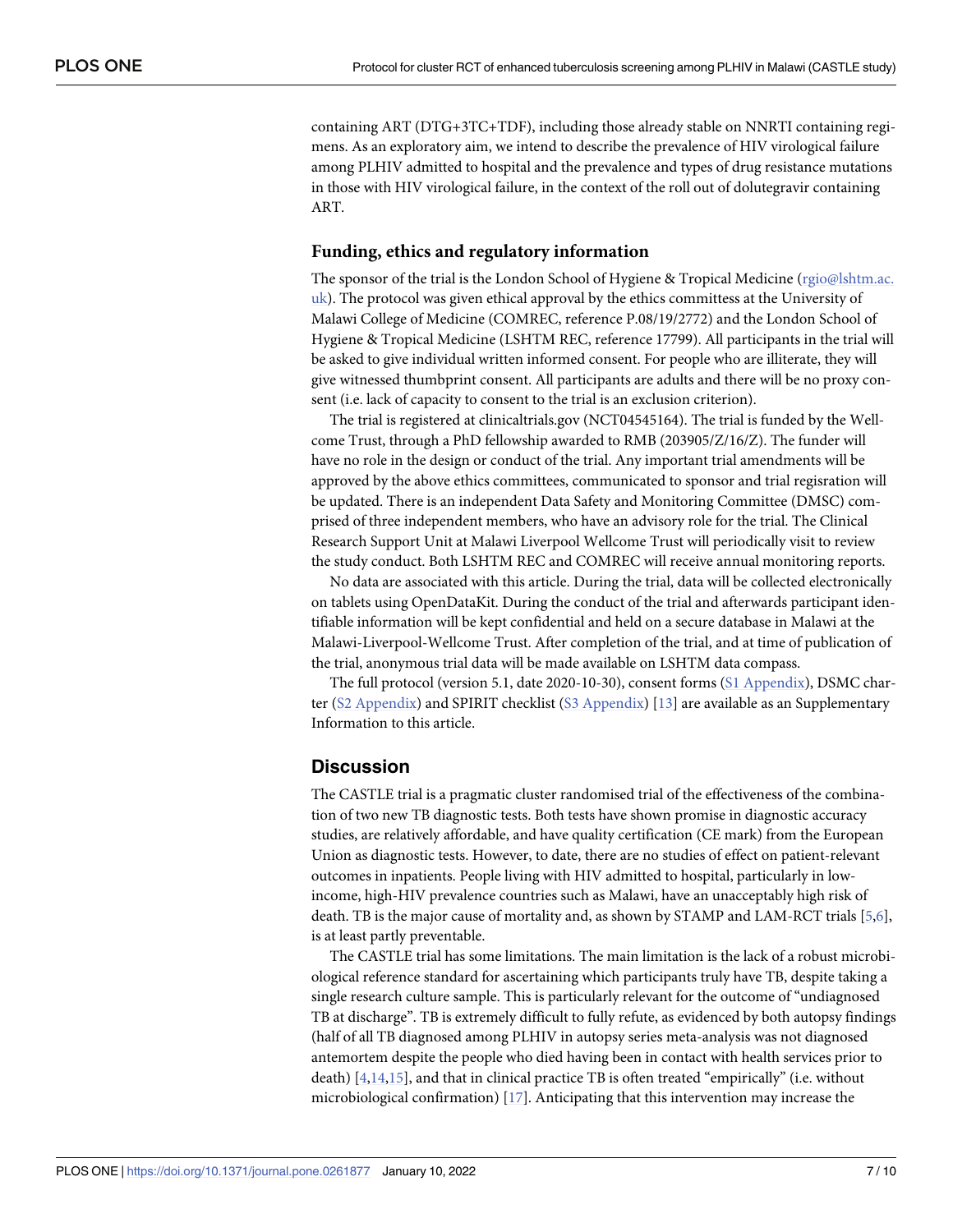<span id="page-7-0"></span>amount of empiric TB treatment used, we chose to have one study sputum culture as a minimum objective TB reference, whilst acknowledging that a single sputum culture result is far from a definitive way to diagnose or refute TB. However, diagnostic accuracy studies with extensive microbiological reference testing have already been undertaken to evaluate both the diagnostic tests used, and the focus of this trial is the impact of introducing these tests on patient-relevant outcomes.

We cannot see any feasible way to have introduced masking in this trial, as clinicians will be able to review laboratory results and chest X-ray images. The outcomes for the trial (as with almost any diagnostic intervention) depend—to an extent—on healthcare provider behaviour subsequent to test results. It is possible that there may be an effect of clinician behaviour for participants in usual care arm, particularly through requesting more usual care TB tests. This may reduce the difference between arms compared to if fewer TB tests (e.g. AlereLAM, conventional chest Xray and sputum Xpert) were requested in usual care clusters. However, the effect of interest for the trial is the additional impact of DCXR-CAD plus FujiLAM over and above maximising the use of existing diagnostic tests.

The cluster randomised design (by admission day) is designed to enable batching of study tasks (for example, radiographer time) and to allow the trial to recruit a larger number of participants than might otherwise be possible with existing resources. It is also possible that clustering patients by day might be less likely to alter clinician behaviour for participants in the usual care only arm than individual randomisation, as clinicians will not be dealing with patients having had different TB testing simultaneously on the same admission ward round.

In summary, people living with HIV admitted to hospital in low income high-HIV-prevalence settings have a high risk of death and TB is the leading cause of both admission and death. The CASTLE trial is a pragmatic single site cluster randomised trial of the effectiveness of enhanced TB diagnostics offered to all PLHIV admitted to hospital using DCXR-CAD plus FujiLAM. We are hopeful that the CASTLE trial will provide policy-relevant evidence of the impact and effectiveness of introducing new TB diagnostic tools in order to move beyond diagnostic accuracy studies alone.

#### **Supporting information**

**S1 [Fig](http://www.plosone.org/article/fetchSingleRepresentation.action?uri=info:doi/10.1371/journal.pone.0261877.s001). CASTLE trial schedule (SPIRIT guidelines).** (DOCX)

**S1 [Appendix](http://www.plosone.org/article/fetchSingleRepresentation.action?uri=info:doi/10.1371/journal.pone.0261877.s002). CASTLE study protocol.** (PDF)

**S2 [Appendix](http://www.plosone.org/article/fetchSingleRepresentation.action?uri=info:doi/10.1371/journal.pone.0261877.s003). CASTLE data safety and monitoring committee charter.** (PDF)

**S3 [Appendix](http://www.plosone.org/article/fetchSingleRepresentation.action?uri=info:doi/10.1371/journal.pone.0261877.s004). CASTLE trial protocol SPIRIT checklist.** (DOCX)

#### **Author Contributions**

**Conceptualization:** Rachael M. Burke, Saulos Nyirenda, Hussein H. Twabi, Marriott Nliwasa, Elizabeth Joekes, Naomi Walker, Rose Nyirenda, Ankur Gupta-Wright, Katherine Fielding, Peter MacPherson, Elizabeth L. Corbett.

**Funding acquisition:** Rachael M. Burke, Elizabeth L. Corbett.

**Investigation:** Rachael M. Burke, Peter MacPherson, Elizabeth L. Corbett.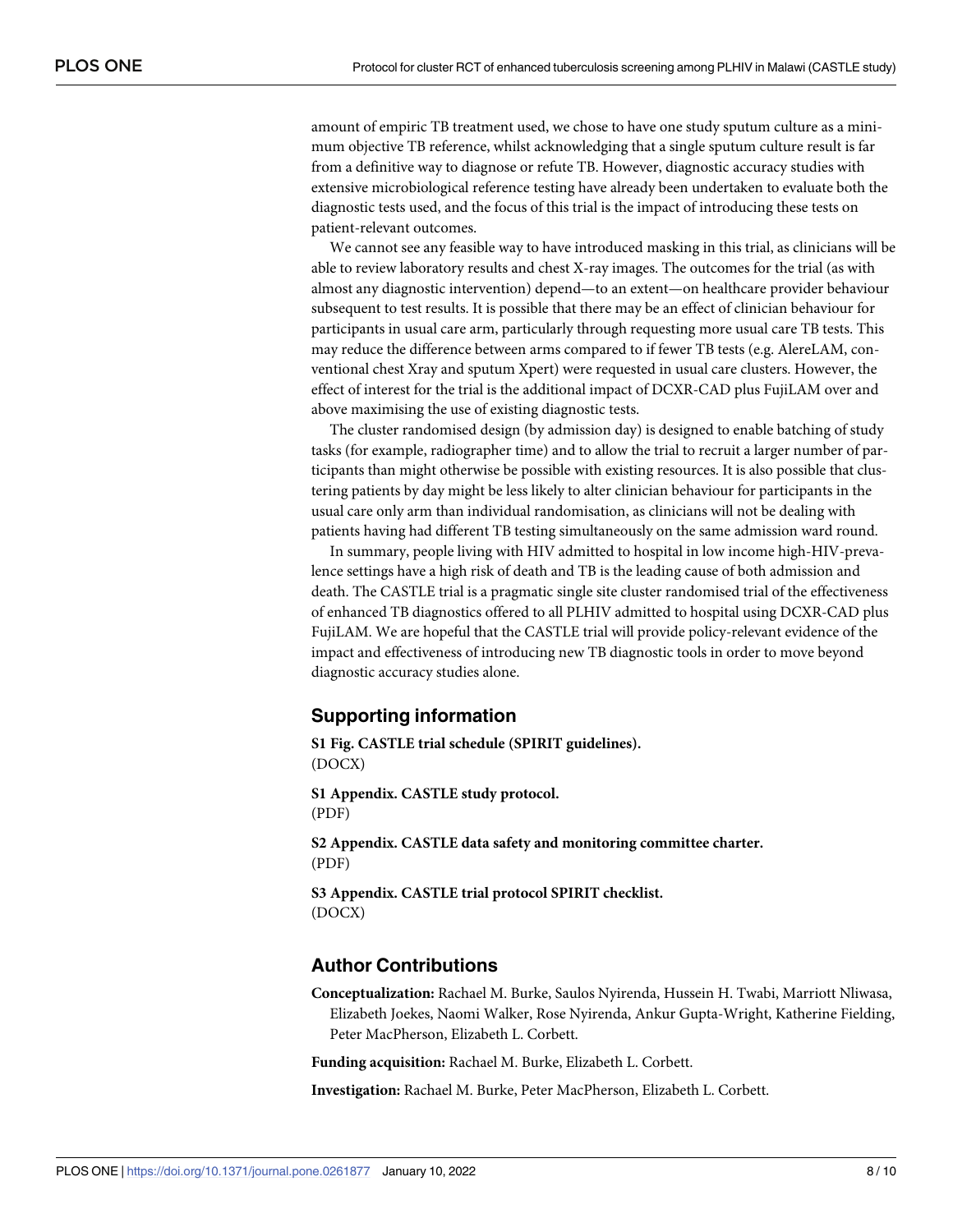- <span id="page-8-0"></span>**Methodology:** Rachael M. Burke, Marriott Nliwasa, Naomi Walker, Ankur Gupta-Wright, Katherine Fielding, Elizabeth L. Corbett.
- **Project administration:** Rachael M. Burke, Saulos Nyirenda, Hussein H. Twabi, Peter MacPherson.
- **Supervision:** Ankur Gupta-Wright, Katherine Fielding, Peter MacPherson, Elizabeth L. Corbett.
- **Writing – original draft:** Rachael M. Burke, Peter MacPherson.
- **Writing – review & editing:** Rachael M. Burke, Saulos Nyirenda, Hussein H. Twabi, Marriott Nliwasa, Elizabeth Joekes, Naomi Walker, Rose Nyirenda, Ankur Gupta-Wright, Katherine Fielding, Peter MacPherson, Elizabeth L. Corbett.

#### **References**

- **[1](#page-1-0).** Ford N, Shubber Z, Meintjes G, Grinsztejn B, Eholie S, Mills EJ, et al. Causes of hospital admission among people living with HIV worldwide: a systematic review and meta-analysis. Lancet HIV. 2015; 2: e438–444. [https://doi.org/10.1016/S2352-3018\(15\)00137-X](https://doi.org/10.1016/S2352-3018%2815%2900137-X) PMID: [26423651](http://www.ncbi.nlm.nih.gov/pubmed/26423651)
- **[2](#page-1-0).** Burke RM, Henrion MYR, Mallewa J, Masamba L, Kalua T, Khundi M, et al. Incidence of HIV-positive admission and inpatient mortality in Malawi [2012–2019]: a population cohort study. AIDS. 2021. [https://](https://doi.org/10.1097/QAD.0000000000003006) [doi.org/10.1097/QAD.0000000000003006](https://doi.org/10.1097/QAD.0000000000003006) PMID: [34172671](http://www.ncbi.nlm.nih.gov/pubmed/34172671)
- **[3](#page-1-0).** Ford N, Matteelli A, Shubber Z, Hermans S, Meintjes G, Grinsztejn B, et al. TB as a cause of hospitalization and in-hospital mortality among people living with HIV worldwide: a systematic review and metaanalysis. J Int AIDS Soc. 2016; 19. <https://doi.org/10.7448/IAS.19.1.20714> PMID: [26765347](http://www.ncbi.nlm.nih.gov/pubmed/26765347)
- **[4](#page-1-0).** Gupta RK, Lucas SB, Fielding KL, Lawn SD. Prevalence of tuberculosis in post-mortem studies of HIVinfected adults and children in resource-limited settings: a systematic review and meta-analysis. AIDS. 2015; 29: 1987–2002. <https://doi.org/10.1097/QAD.0000000000000802> PMID: [26266773](http://www.ncbi.nlm.nih.gov/pubmed/26266773)
- **[5](#page-1-0).** Peter JG, Zijenah LS, Chanda D, Clowes P, Lesosky M, Gina P, et al. Effect on mortality of point-ofcare, urine-based lipoarabinomannan testing to guide tuberculosis treatment initiation in HIV-positive hospital inpatients: a pragmatic, parallel-group, multicountry, open-label, randomised controlled trial. Lancet. 2016; 387: 1187–1197. [https://doi.org/10.1016/S0140-6736\(15\)01092-2](https://doi.org/10.1016/S0140-6736%2815%2901092-2) PMID: [26970721](http://www.ncbi.nlm.nih.gov/pubmed/26970721)
- **[6](#page-1-0).** Gupta-Wright A, Corbett EL, van Oosterhout JJ, Wilson D, Grint D, Alufandika-Moyo M, et al. Rapid urine-based screening for tuberculosis in HIV-positive patients admitted to hospital in Africa (STAMP): a pragmatic, multicentre, parallel-group, double-blind, randomised controlled trial. The Lancet. 2018; 392: 292–301. [https://doi.org/10.1016/S0140-6736\(18\)31267-4](https://doi.org/10.1016/S0140-6736%2818%2931267-4) PMID: [30032978](http://www.ncbi.nlm.nih.gov/pubmed/30032978)
- **[7](#page-1-0).** Lawn SD, Kerkhoff AD, Burton R, Schutz C, Boulle A, Vogt M, et al. Diagnostic accuracy, incremental yield and prognostic value of Determine TB-LAM for routine diagnostic testing for tuberculosis in HIVinfected patients requiring acute hospital admission in South Africa: a prospective cohort. BMC Med. 2017; 15: 67. <https://doi.org/10.1186/s12916-017-0822-8> PMID: [28320384](http://www.ncbi.nlm.nih.gov/pubmed/28320384)
- **[8](#page-1-0).** Qin ZZ, Sander MS, Rai B, Titahong CN, Sudrungrot S, Laah SN, et al. Using artificial intelligence to read chest radiographs for tuberculosis detection: A multi-site evaluation of the diagnostic accuracy of three deep learning systems. Sci Rep. 2019; 9: 1–10.
- **[9](#page-1-0).** Pande T, Cohen C, Pai M, Ahmad Khan F. Computer-aided detection of pulmonary tuberculosis on digital chest radiographs: a systematic review. Int J Tuberc Lung Dis. 2016; 20: 1226–1230. [https://doi.org/](https://doi.org/10.5588/ijtld.15.0926) [10.5588/ijtld.15.0926](https://doi.org/10.5588/ijtld.15.0926) PMID: [27510250](http://www.ncbi.nlm.nih.gov/pubmed/27510250)
- **[10](#page-1-0).** Broger T, Sossen B, du Toit E, Kerkhoff AD, Schutz C, Reipold EI, et al. Novel lipoarabinomannan point-of-care tuberculosis test for people with HIV: a diagnostic accuracy study. The Lancet Infectious Diseases. 2019; 19: 852–861. [https://doi.org/10.1016/S1473-3099\(19\)30001-5](https://doi.org/10.1016/S1473-3099%2819%2930001-5) PMID: [31155318](http://www.ncbi.nlm.nih.gov/pubmed/31155318)
- **[11](#page-1-0).** Broger T, Nicol MP, Székely R, Bjerrum S, Sossen B, Schutz C, et al. Diagnostic accuracy of a novel tuberculosis point-of-care urine lipoarabinomannan assay for people living with HIV: A meta-analysis of individual in- and outpatient data. PLOS Medicine. 2020; 17: e1003113. [https://doi.org/10.1371/journal.](https://doi.org/10.1371/journal.pmed.1003113) [pmed.1003113](https://doi.org/10.1371/journal.pmed.1003113) PMID: [32357197](http://www.ncbi.nlm.nih.gov/pubmed/32357197)
- **[12](#page-2-0).** MacPherson P, Webb EL, Lalloo DG, Nliwasa M, Maheswaran H, Joekes E, et al. Design and protocol for a pragmatic randomised study to optimise screening, prevention and care for tuberculosis and HIV in Malawi (PROSPECT Study). Wellcome Open Res. 2018; 3: 61. [https://doi.org/10.12688/](https://doi.org/10.12688/wellcomeopenres.14598.3) [wellcomeopenres.14598.3](https://doi.org/10.12688/wellcomeopenres.14598.3) PMID: [30542662](http://www.ncbi.nlm.nih.gov/pubmed/30542662)